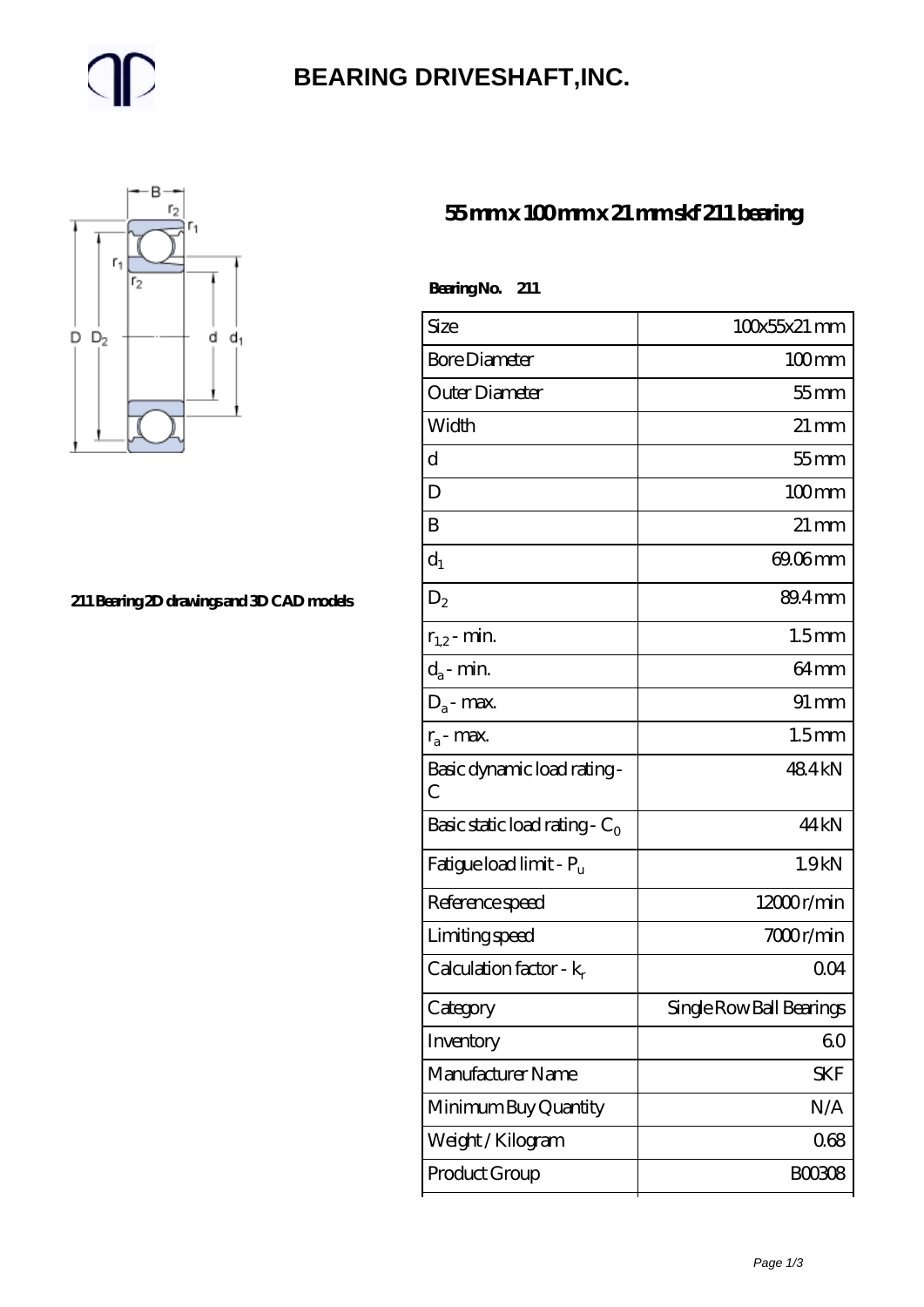# $\mathbb{P}$

## **[BEARING DRIVESHAFT,INC.](https://m.trendco-vick.com)**

| Enclosure                          | Open                                                                                                                                                                           |
|------------------------------------|--------------------------------------------------------------------------------------------------------------------------------------------------------------------------------|
| Precision Class                    | ABEC 1   ISO PO                                                                                                                                                                |
| Maximum Capacity / Filling<br>Slot | Yes                                                                                                                                                                            |
| Rolling Element                    | <b>Ball Bearing</b>                                                                                                                                                            |
| Snap Ring                          | No                                                                                                                                                                             |
| Internal Special Features          | No                                                                                                                                                                             |
| Cage Material                      | Steel                                                                                                                                                                          |
| Internal Clearance                 | CO-Medium                                                                                                                                                                      |
| Inch - Metric                      | Metric                                                                                                                                                                         |
| Long Description                   | 55MM Bore: 100MM<br>Outside Diameter; 21MM<br>Outer Race Diameter;<br>Open; Ball Bearing; ABEC 1<br>ISO PO, Yes Filling Slot;<br>No Snap Ring, No Internal<br>Special Features |
| Category                           | Single Row Ball Bearing                                                                                                                                                        |
| <b>UNSPSC</b>                      | 31171504                                                                                                                                                                       |
| Harmonized Tariff Code             | 8482105068                                                                                                                                                                     |
| Noun                               | Bearing                                                                                                                                                                        |
| Keyword String                     | Ball                                                                                                                                                                           |
| Manufacturer URL                   | http://www.skf.com                                                                                                                                                             |
| Manufacturer Item Number           | 211                                                                                                                                                                            |
| Weight/LBS                         | 1.49                                                                                                                                                                           |
| Bore                               | 2165Inch   55 Millimeter                                                                                                                                                       |
| Outside Diameter                   | 3937 Inch   100 Millimeter                                                                                                                                                     |
| Outer Race Width                   | 0827 Inch   21 Millimeter                                                                                                                                                      |
| bore diameter:                     | $55$ mm                                                                                                                                                                        |
| static load capacity.              | 44 <sub>kN</sub>                                                                                                                                                               |
| outside diameter:                  | $100 \text{mm}$                                                                                                                                                                |
| precision rating                   | ABEC $3$ (ISO Class 6)                                                                                                                                                         |
| overall width:                     | 21 mm                                                                                                                                                                          |
| finish/coating                     | Uncoated                                                                                                                                                                       |
|                                    |                                                                                                                                                                                |